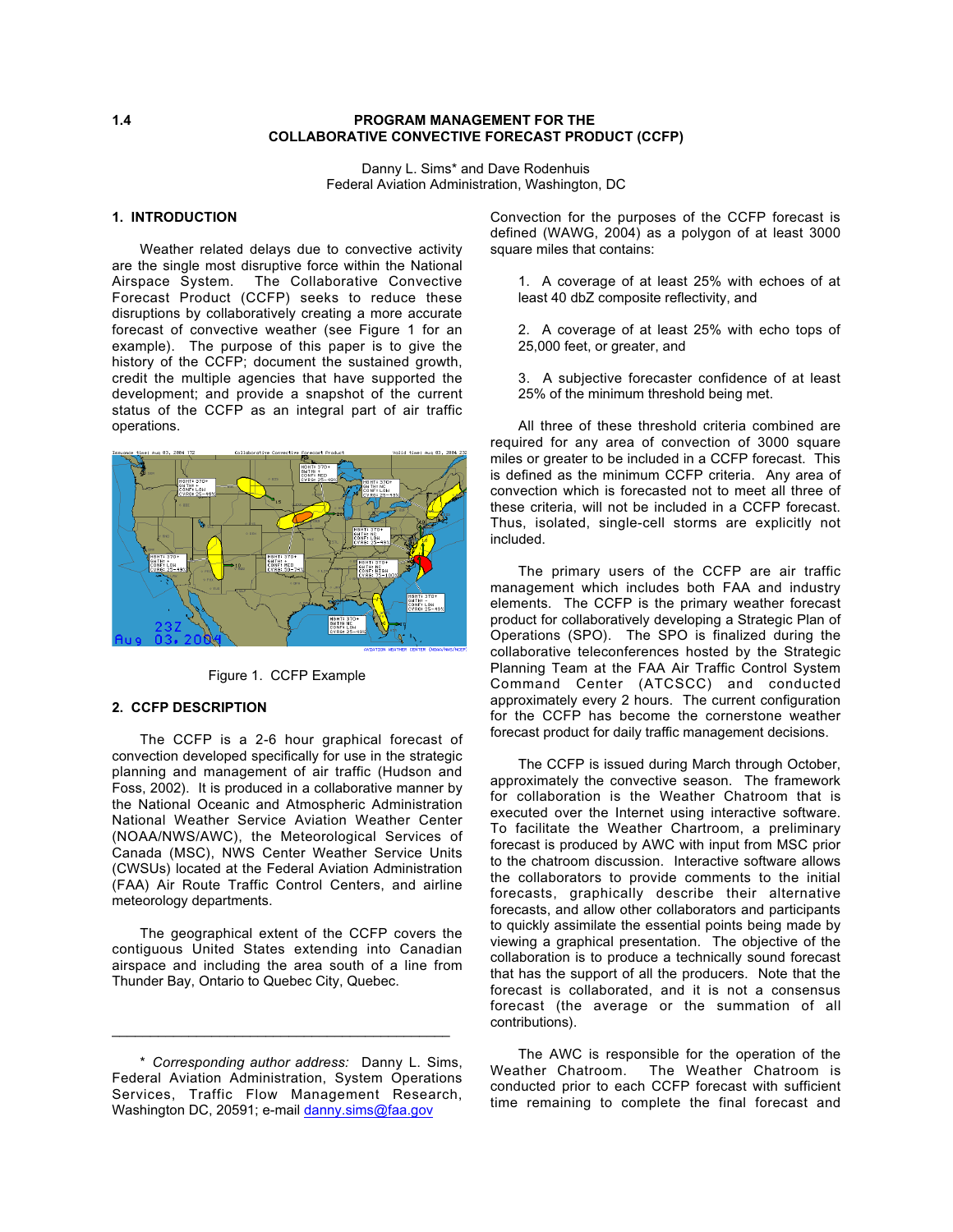transmit it to the ATCSCC prior to the Strategic Planning<br>Team teleconferences. The AWC also has the The AWC also has the responsibility to insure consistency of other NWS products with the CCFP, e.g., Convective SIGMETS. The MSC has the same responsibility for consistency in Canadian airspace, and they collaborate with the AWC to insure a smooth transition across the international boundary.

All meteorological service providers are encouraged to give input to the Weather Chatroom for the development of the forecast within their area of responsibility or concern. For the forecast to meet the needs of service providers and system users, maximum participation is required.

### **3. CCFP ORIGINS**

The origins of CCFP came from a NWS Task Force to commercial aviation (Rodenhuis, 1998) that established the idea of "rapid prototyping" of the development of weather products for use in aviation. The concept of combining weather forecasting with collaboration (Fahey, 1998) occurred in the context of increasing delays that challenged the efficiency of traffic flow management of the national airspace system. The prototype CCFP was the result of an extraordinary improvement in collaboration occurring at that time between commercial aviation and the ATCSCC. Just as efficient traffic management required collaborative efforts from all elements of the system to be successful, it was conceivable that it might also be used successfully in weather forecasting. As a result, in 1998, the AWC, the Minneapolis CWSU, and the Northwest Airlines Meteorology Department joined forces to develop the first CCFP. This first product was developed using only in-house resources. The product itself was limited in geographical coverage. In 1999, the CCFP was run as a test program and was expanded into its first full operational season in 2000.

## **4. CURRENT STATUS**

From its humble beginnings, the CCFP has grown from a zero-funded effort to a multi-agency program, primarily through a "strategy of attraction": attract resources by doing good work that serves the needs of users. The CCFP is now an explicit part of the FAA's performance goals and plans (FAA, 2004) and is a multi-faceted program. The operational CCFP has three components:

- 1. forecasting,
- 2. collaboration, and
- 3. application.

In addition, the operational delivery and the meeting of the continuous prototyping standards require the following supporting components:

- 1. training,
- 2. forecast verification,
- 3. operational evaluation and feedback, and
- 4. development and expectation of user needs in the out years.

Due to the multitude of current CCFP components, many agencies are now involved with the CCFP. Each agency contributes dedicated resources as follows:

FAA: The FAA currently oversees the program management of the CCFP jointly through its offices of Traffic Flow Management Research and System Operations. FAA traffic managers are one of the primary users of the CCFP. The Weather Unit at the FAA ATCSCC participates in and monitors the weather chatroom and also provides operational feedback. Another source of feedback is the Airspace Laboratory located at the ATCSCC. The Training Department at the ATCSCC has dedicated resources to the development of training packages which are used to update users to CCFP changes, enhancements, and applications. In addition to these personnel resources, the FAA also funds several CCFP-related activities. The most notable of these are verification activities at NOAA's Forecast Systems Laboratory and the National Center for Atmospheric Research, as well as evaluation activities conducted by FAA contractors.

NWS/AWC: The AWC is responsible for developing the initial forecast for U.S. airspace and leading the Weather Chatroom. Subsequently, AWC forecasters contribute to the collaboration process by contributing and responding to comments from other chatroom participants. During the convective season, AWC has dedicated CCFP forecasters working around the clock, 7 days a week. After the development of the forecast, AWC issues the final CCFP and makes it available on the AWC Internet site (http://aviationweather.gov). In addition to CCFP development, AWC contributes significant resources in the form of computer systems and technology support, ensuring the weather chatroom is available and updated with emerging technology. AWC also contributes internal training resources, verification of forecast procedures, monthly evaluations and feedback, and continual evaluation and improvement of the collaboration process.

NWS CWSUs: The CWSUs provide support to the CCFP collaboration process through their participation<br>in the Weather Chatroom. Individual CWSU in the Weather Chatroom. participation is related to the occurrence, or likelihood, of convection in their individual areas of responsibility. Thus, while each of the twenty contiguous U.S. CWSUs does not contribute to every CCFP, at any given chatroom there are multiple CWSU participants. In addition, CWSUs are responsible for training their FAA customers in each of their respective air traffic control centers.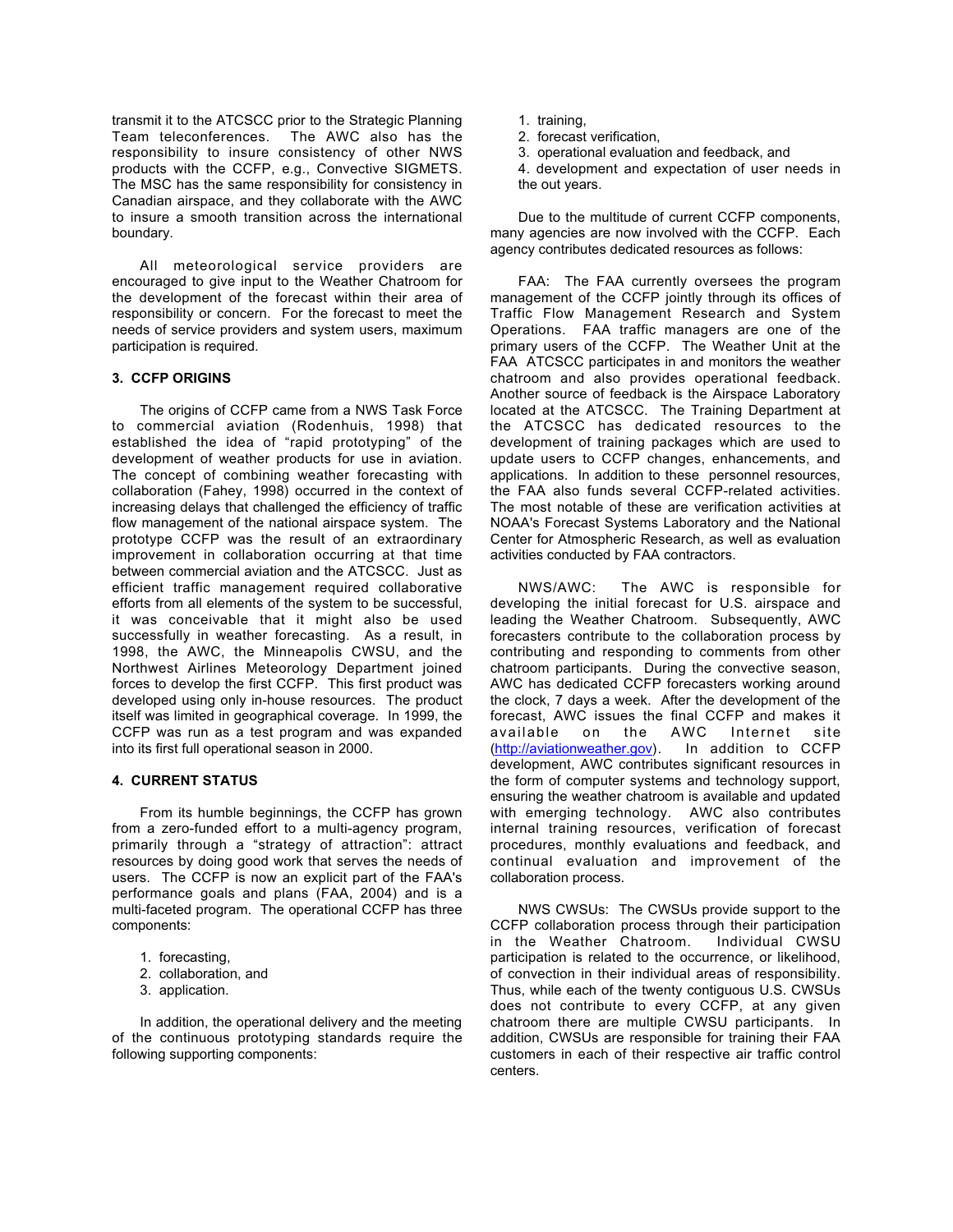Canada: From its inception as a limited geographical-coverage product, the CCFP has grown to become a truly international product. Two Canadian agencies, the MSC and NavCanada, participate. The MSC is responsible for an initial convective forecast in CCFP Canadian airspace and also participates in the weather chatrooms. NavCanada, as the counterpart to the U.S. FAA, participates as a product user of the CCFP and provider of operational feedback on performance and impacts.

Airlines: From its inception, the CCFP was designed as a collaboration between government and industry. This aspect continues today. Airline meteorology departments participate in CCFP production by providing comments and input to the weather chatroom. These participants include Delta Airlines, Northwest Airlines, United Airlines, Federal Express, United Parcel Services, and Weather News International (which provides meteorological support to several airlines). An emerging trend is the increased participation in the Weather Chatroom of airlines that do not have dedicated meteorological departments. The airlines are also a source of valuable feedback on the effectiveness and application of the CCFP.

Recalling that the initial CCFP was developed solely with in-house resources, the current state of the CCFP demonstrates how the "strategy of attraction" has been successful. Figure 2 is a graph which shows the approximate spending on the CCFP from its inception in 1998 to the present. Also included is an estimate of fiscal year 2005 resources that have been requested. Note that this funding is only an estimate of FAA and NWS resources, it does not include industry or Canadian resources. Even without these contributions, the rising trend in CCFP resources can clearly be seen.



Figure 3. CCFP funding per year from 1998 to 2005 (estimated) in thousands of dollars

# **5. OUTLOOK**

Commitment to a continuous evolution of the product is an intrinsic requirement of CCFP. In addition to improving the existing design, there is significant value to users of a commitment to develop new techniques or procedures that will enable the extended range forecasting of convection for which CCFP is the

first concrete product. Work has been identified that needs to be initiated in order to meet user needs beyond CCFP in the current year; e.g.,

1. Computer-based instruction (CBI) and active training,

- 2. Enhanced verification techniques,
- 3. Route impact assessment, and
- 4. Reanalysis.

At this time, several trends in the development of capabilities that are valued by the users can be acknowledged. Thus, additional user needs can be identified as:

Forecasting: In subsequent years research results are expected to produce probabilistic forecasting of convection. These methods will be incorporated into the use of dynamic weather forecast models of convection.

Collaboration: The method and processes used for collaboration during the production of the CCFP need to be continually evaluated and improved, as necessary. Accuracy, as measured by both quality and value of the CCFP end-product, will be used as the measurement for initiating changes and for evaluating the impact of changes.

Application: The format of the CCFP as presented to the FAA and industry traffic flow managers needs to be continually evaluated and improved, as necessary. Again, accuracy, as measured by quality and value of the CCFP end-product, will be used as the measurement for initiating changes and for evaluating the impact of changes. In particular, development will need to be undertaken of application methodologies (decision-support tools) that will utilize uncertain weather forecasts stated in probabilistic terms to guide managers, dispatchers, and specialists in traffic flow management.

In summary, the CCFP has grown from a initial prototype capability into a cornerstone for traffic management in the National Airspace System (NAS). The CCFP is used daily in the planning of air traffic flow. Multiple agencies contribute to the success of the product. The program management by the FAA, together with input from the NWS, Canada, and industry partners, will continue to ensure the enhancement and the growth of utility of the CCFP.